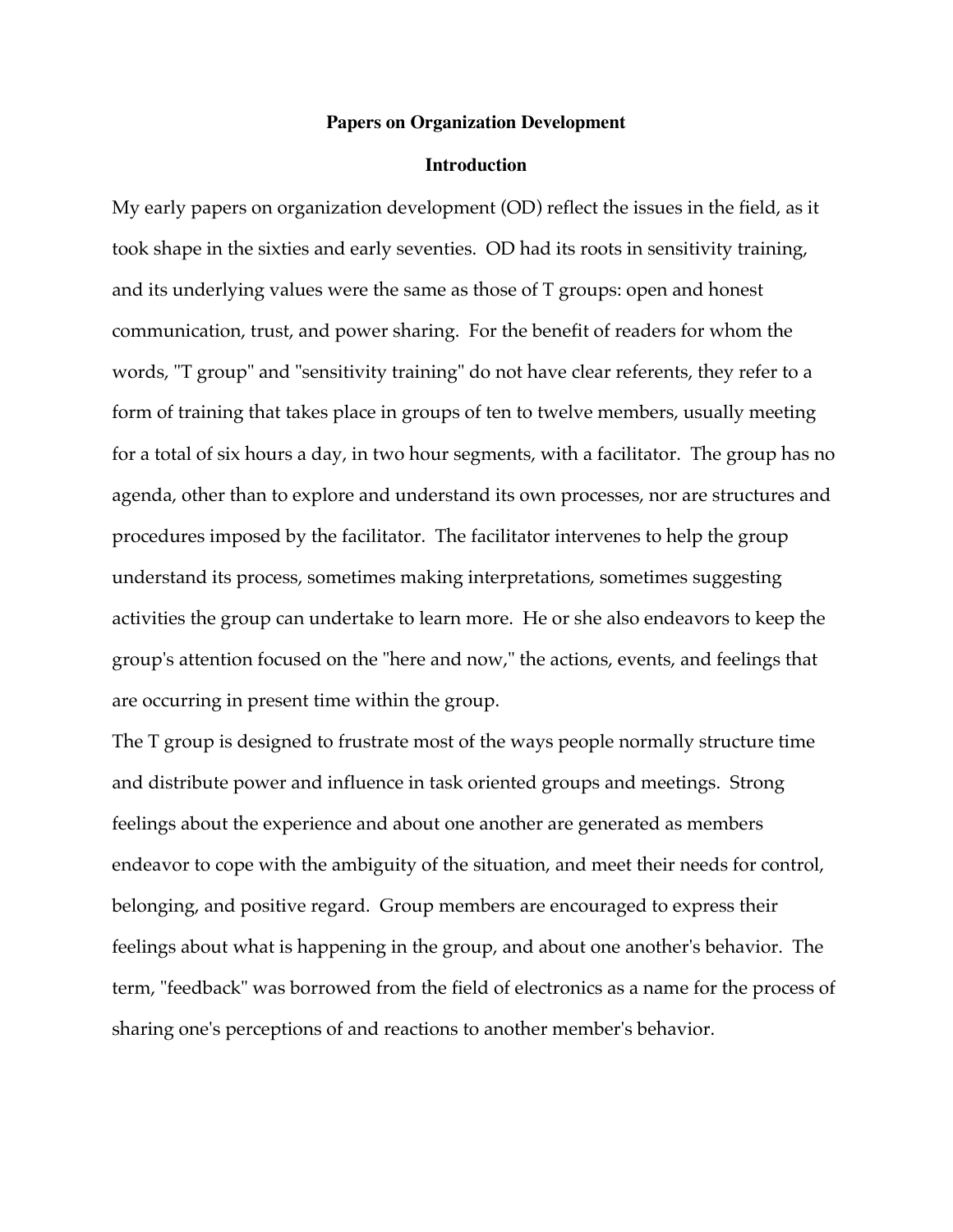The facilitator discourages side trips into the "there and then": intellectual discussions, stories about events and people not present in the group, personal history, etc. It is the strong focus on the "here and now" that distinguishes T groups from encounter groups and therapy groups. If the experience goes well, and the group meets with some success in creating its own norms and making a life for itself, trust and good feeling build between the members. The trust fosters intimacy, deep self disclosure, and increasingly honest and sensitive "feedback."

T group "laboratories" may last a weekend, a week, or even longer. In 1960, when I began working with T groups professionally, the sessions conducted by the National Training Laboratories (NTL) at Bethel, Maine, were three weeks long. Within a decade, the duration of a normal lab had shrunk to a week.

Following a T group experience, members usually report having learned a great deal about the ways in which their interpersonal style and behaviors are perceived by others. They may also say that they have become more observant and aware of the subtleties of group and interpersonal dynamics. The heyday of T groups was during the sixties. By the seventies, many T group trainers were conducting "encounter groups," which were designed to strip participants of their defenses and produce very deep and lasting personal transformation. While I did join encounter groups as a participant, I was not interested in leading them. I believed it was too easy to damage participants psychologically. By the mid seventies, T groups and encounter groups were both on the wane. Their decline may have been helped by the notoriety they acquired through the excesses of some practitioners. There may also have been a diminishing interest in deep personal exploration, along with an increasing availability of alternative therapies and other ways of learning about the self. The NTL Institute continues to offer a diminished schedule of T group laboratories, and the method is still applied in the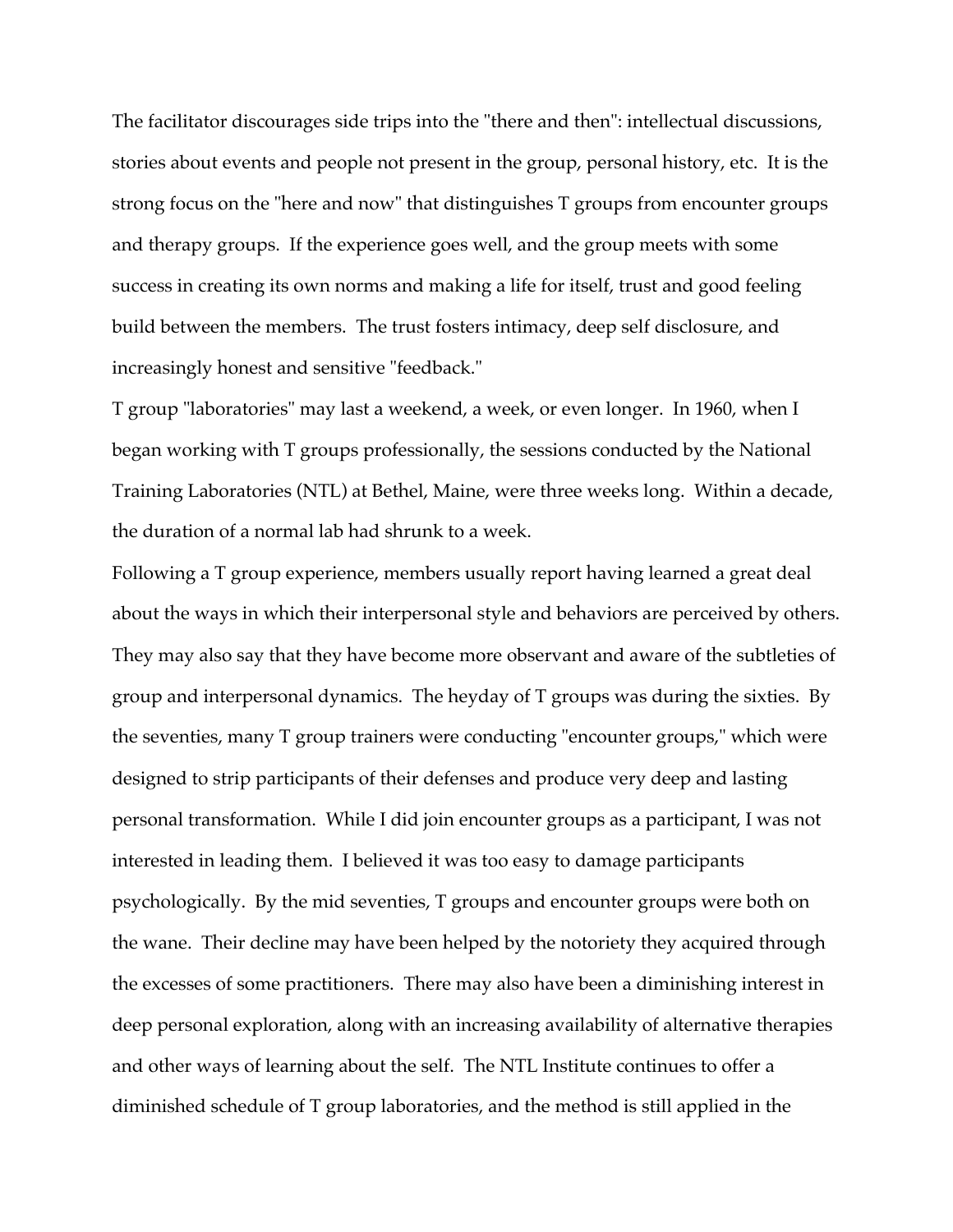training of organization development consultants. Much of what was learned by T group and encounter group practitioners lives on in the technologies of group facilitation, in team development methods, and in new methods of group and individual therapy. For some time it appeared to me that the *art form* of working with group dynamics was dying out, but that now seems to be having something of a renaissance in methods developed for working with whole systems, such as Future Search and the Technologies of Participation developed by the Institute for Cultural Affairs. For those interested in the practical application of these methods, Marvin Weisbord's recent publication is well worth reading (Weisbord, 1993), as is Laura Spencer's useful manual on the ICA approaches (Spencer, 1989).

T groups evoked great missionary zeal among practitioners. As I experienced it, we became a movement dedicated to democratizing and humanizing the work place, first through training leaders in "stranger labs" that mixed people from different organizations, and later through bringing T groups and their variations into organizations. It was evident from the first that in-company sensitivity training could be tricky and delicate. Participants were more defensive and cautious in groups where what they did and said could have consequences for working relationships, and many group members were threatened by power differences within the groups. I was deeply involved in the application of T groups within organizations, most particularly in a project within Esso Research & Engineering, in which I and a number of NTL Associates trained Esso's internal consultants to conduct T groups. From my work in Esso and elsewhere, I formed the opinion that T groups were not safe interventions within business organizations. Too often, participants were seduced by the trusting atmosphere of the group into unwisely revealing inner thoughts and feelings which later came back to damage work relationships, and sometimes their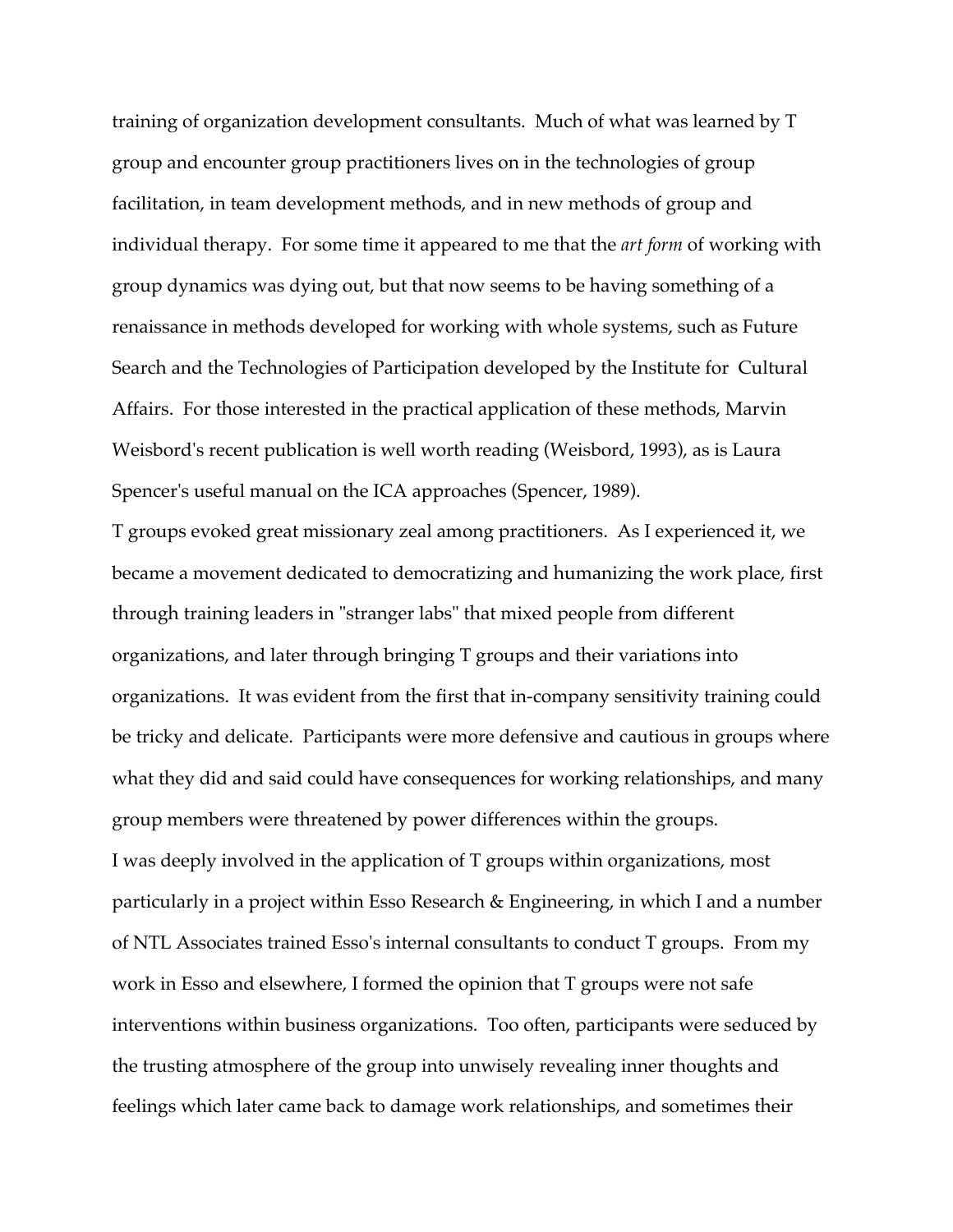careers. Although business organizations today still have strong norms against the expression of feelings at work, the permitted range of emotional behavior was much narrower then. The groups were supposed to be confidential, but either their revelations found their way into performance evaluations, or they were used as ammunition in the political infighting which is endemic in most organizations. By the end of the decade, the use of T groups in organizations was rapidly dying out. Safer variations of the basic method lasted longer, of which the most popular was the Managerial Grid, developed by Robert Blake and his associates. By the mid seventies, sensitivity training had such a bad reputation in business that many OD consultants had learned not to share with prospective clients that they had ever had anything to do with T groups.

As it became clear that conducting sensitivity training with people who work together was a risky and often irresponsible adventure, many of us began to search for safer and more effective ways of fostering openness, trust, cooperation, and power sharing in work groups. My early papers "Choosing the Depth of Organizational Intervention," and "Role Negotiation" were a part of that search, which has continued to this day. In the late sixties I moved myself and my consulting practice to Europe, where I worked intensively for a while with new plant startup. I did not publish anything on my experiences until 1981, when I wrote "Startup: The Care and Feeding of Infant Systems." I also participated actively during the early seventies in training consultants in the UK, during the high tide of European interest and admiration for US management methods. "Guidelines for an Internal Organization Development Unit" was a contribution to that work. Then, for about a decade from the early seventies to the early eighties I turned my attention from organization development consulting to management education and development. "Personal Power and Influence in Organization Development" was